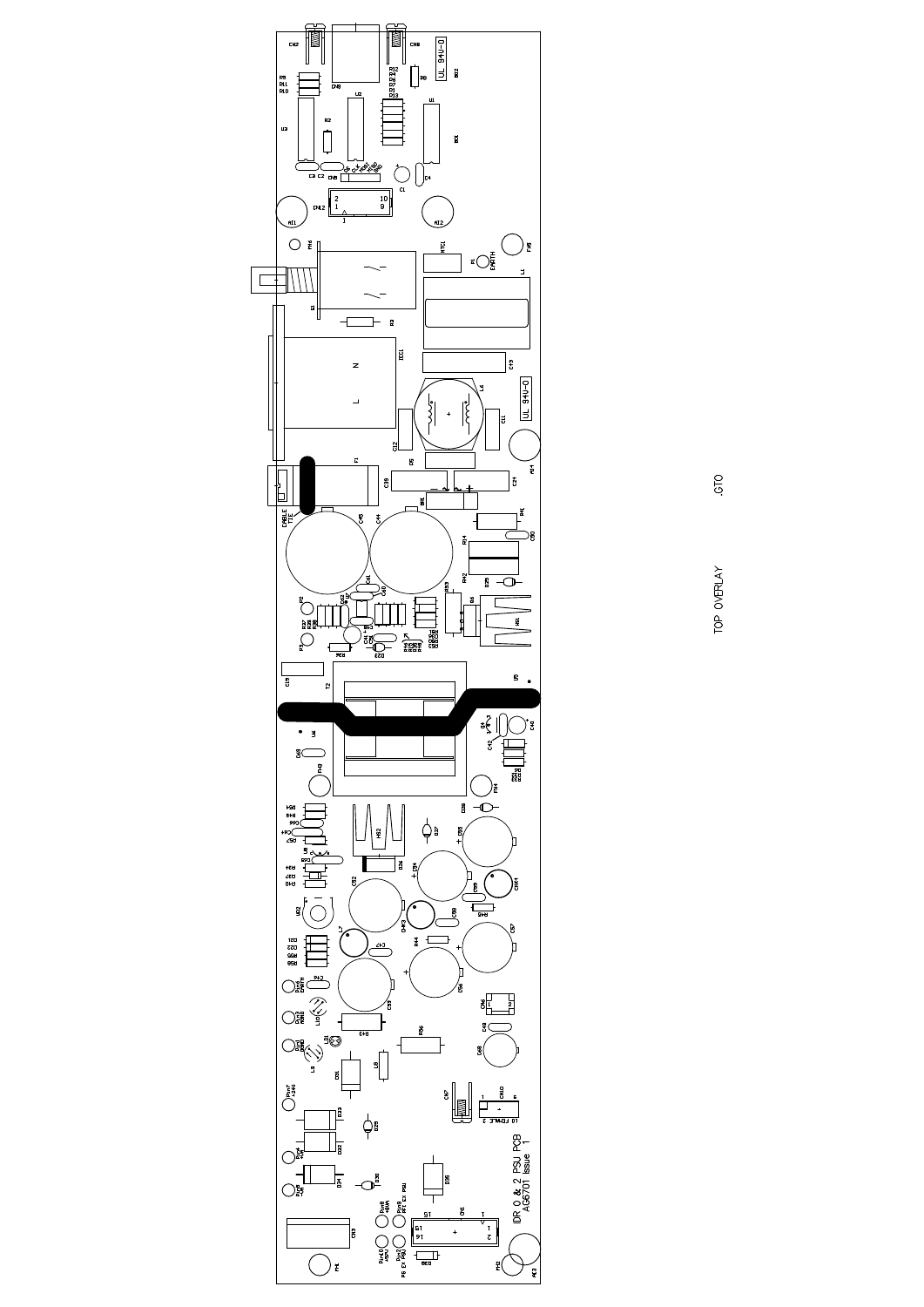c

d

e









## All solder assignments to be connected.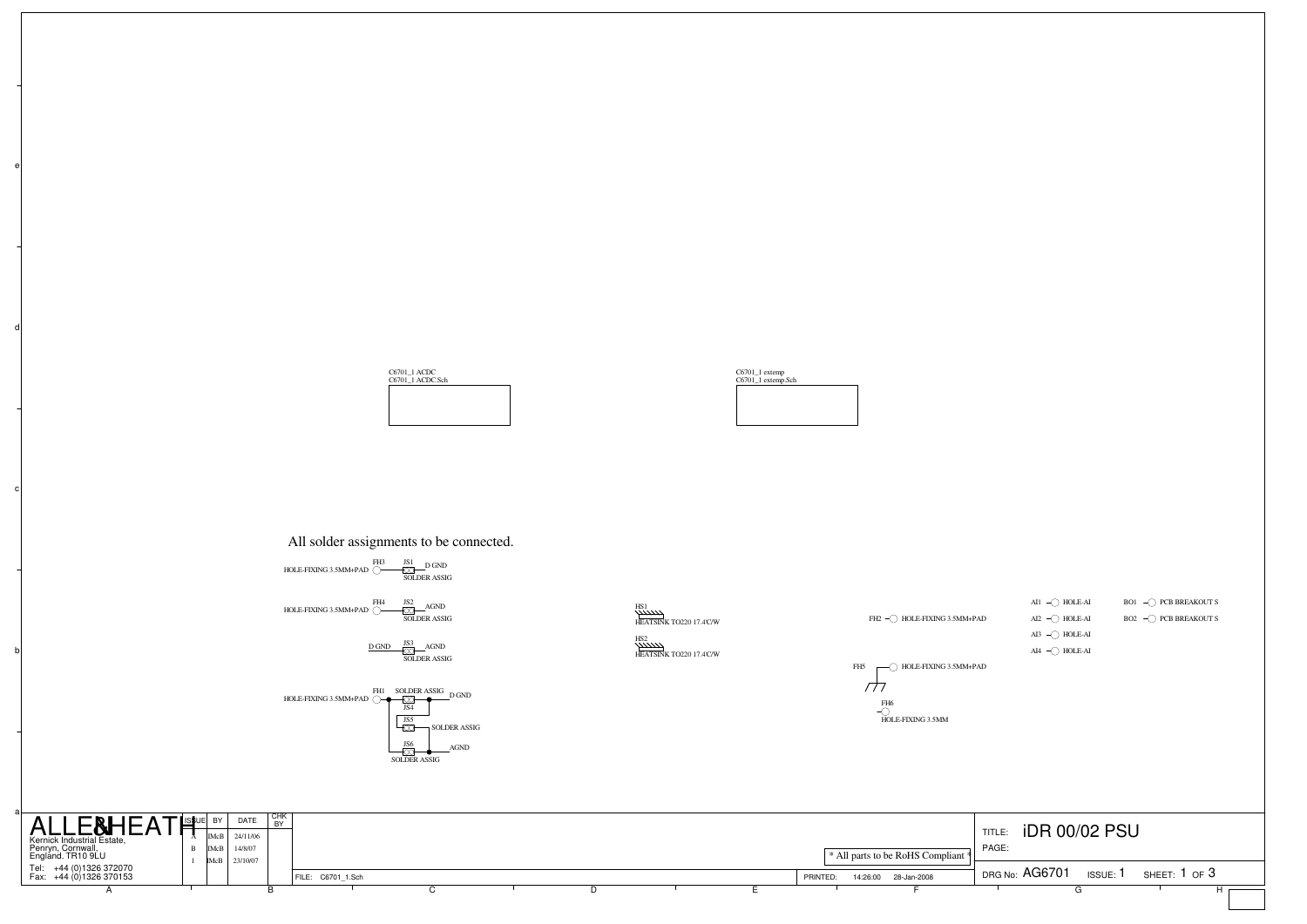